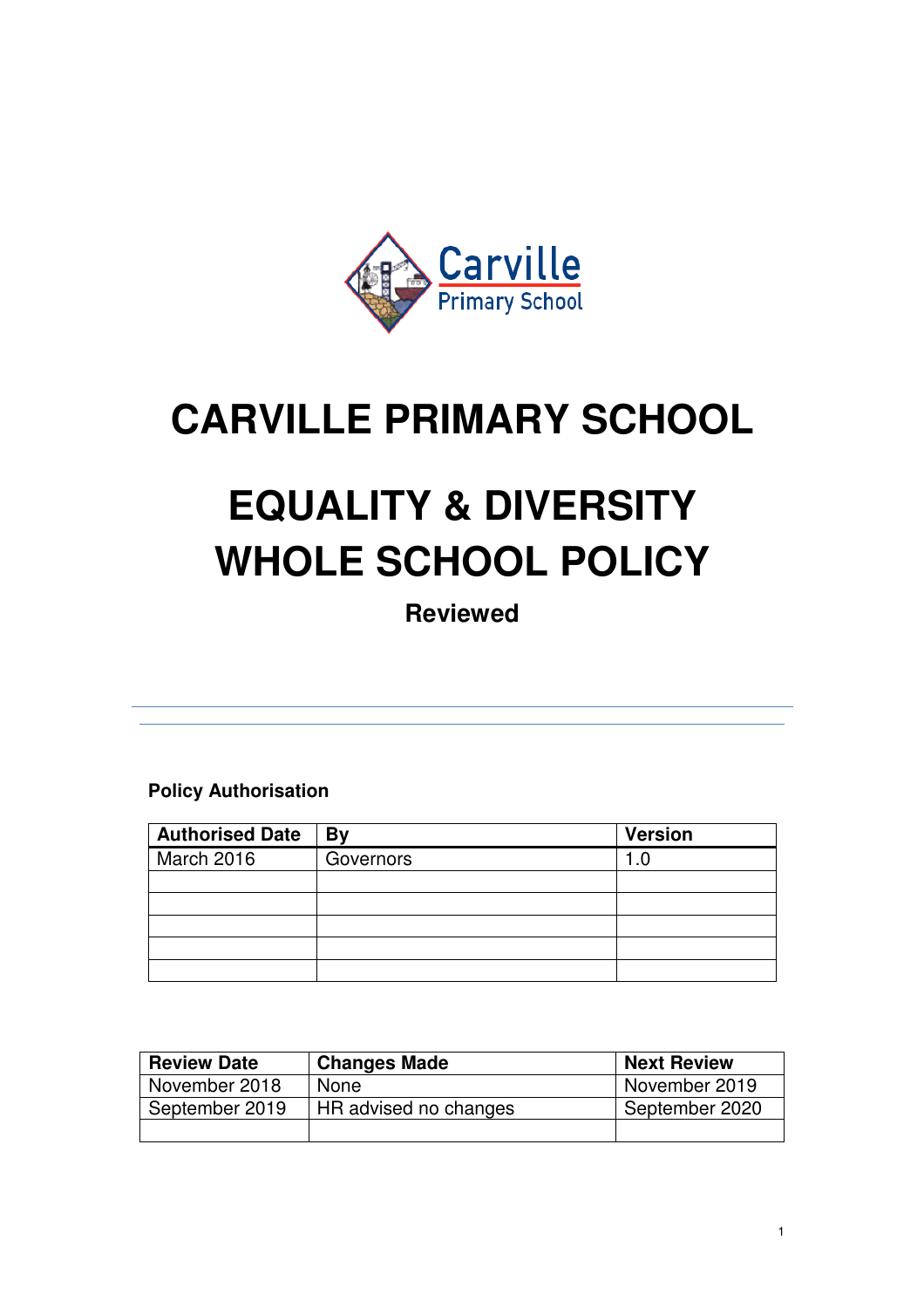## **Contents**

| 1.0  | Introduction                                            |                                         |                                            |  |
|------|---------------------------------------------------------|-----------------------------------------|--------------------------------------------|--|
| 2.0  | Principles                                              |                                         |                                            |  |
| 3.0  | Definitions                                             |                                         | $\begin{array}{c} 3 \\ 3 \\ 4 \end{array}$ |  |
|      | 3.1                                                     | Equality                                | 4                                          |  |
|      | 3.2                                                     | <b>Diversity</b>                        | $\overline{\mathbf{4}}$                    |  |
| 4.0  | Aims and Objectives                                     |                                         |                                            |  |
| 5.0  | Legislation                                             |                                         | 4<br>6                                     |  |
|      | 5.1                                                     | Legal Framework                         | 6                                          |  |
|      | 5.2                                                     | Discrimination                          | 6                                          |  |
| 6.0  | Specific Roles in Relation to the promotion of equality |                                         |                                            |  |
|      | 6.1                                                     | The Role of the Governing Body          | $\overline{7}$                             |  |
|      | 6.2                                                     | The Role of the Head Teacher            | 8                                          |  |
|      | 6.3                                                     | The Role of Staff                       | 9                                          |  |
|      | 6.4                                                     | The Role of the Local Authority         | 9                                          |  |
| 7.0  |                                                         | Recruitment, Retention and Progression  | 10                                         |  |
| 8.0  |                                                         | Monitoring and Review                   | 10                                         |  |
| 9.0  |                                                         | <b>Equality Planning</b>                | 11                                         |  |
| 10.0 |                                                         | Occupational Health, Safety and Welfare | 11                                         |  |
| 11.0 | Complaints                                              |                                         | 12 <sub>2</sub>                            |  |
| 12.0 | <b>Equality Duties</b>                                  |                                         | 12 <sub>2</sub>                            |  |
|      | 12.1                                                    | Gender                                  | 12 <sub>2</sub>                            |  |
|      |                                                         | 12.1.1<br><b>Gender Equality Duty</b>   | 12 <sub>2</sub>                            |  |
|      |                                                         | Gender Identity<br>12.1.2               | 13                                         |  |
|      |                                                         | 12.1.3<br>Equal Pay                     | 13                                         |  |
|      | 12.2                                                    | <b>Race Equality Duty</b>               | 14                                         |  |
|      | 12.3                                                    | <b>Disability Equality Duty</b>         | 14                                         |  |
|      | 12.4                                                    | <b>Religion and Belief</b>              | $15\,$                                     |  |
|      | 12.5                                                    | <b>Sexual Orientation</b>               | 15                                         |  |
|      | 12.6                                                    | Age                                     | 16                                         |  |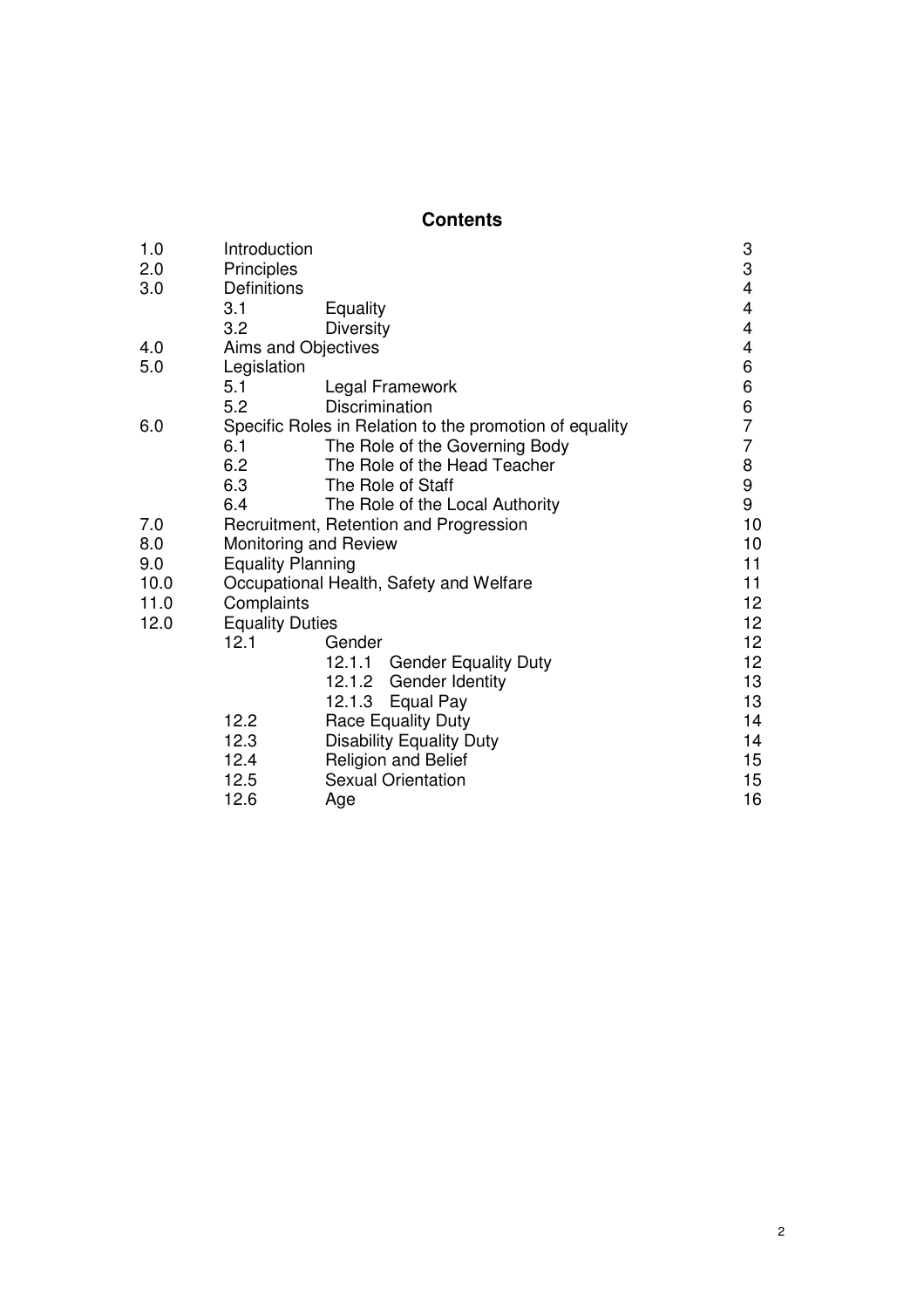## **1. Introduction**

- 101 This document provides guidance for the whole school, and although it is written by the HR Advisory service, it relates to employees and workers, children and young people, governors and members of the wider community.
- 102 This document has been produced to give advice to the school regarding how to promote fairness and equality of opportunity as well as celebrate diversity for all people, particularly in respect of;
	- Employment opportunities within the school
	- Those who work or seek to work in a voluntary capacity within the school
	- The way in which the school develops policies that impact upon individuals and the community
	- Educational inclusion issues

This document will also contribute to the school's duty to promote Community cohesion.

## **2. Principles**

- 201 All organisations should be free of discrimination, harassment or victimisation on the grounds of race, gender, disability, sexual orientation, religion or belief and age, and this is not accepted in any form.
- 202 All schools should have a framework for developing equality within education, service delivery and employment. In order to do this it is expected that each school will be committed to achieving equality as well as celebrating diversity.
- 203 A broad, balanced and appropriate curriculum provides equal opportunity for all pupils to maximise their potential regardless of age, gender, race, colour, religion, belief, sexual orientation or disability. All schools should endeavour to promote positive relationships with parents, governors and members of the wider community.
- 204 All individuals should be treated with dignity and respect, and issues dealt with fairly and as openly as possible.
- 205 A workforce that reflects the diverse range of the wider community is better suited to meet the needs of that community.
- 206 In order to be effective, the Equality & Diversity policy should have the support of everyone within the organisation with particular commitment from the very top of the organisation, be part of the business strategy and be promoted widely and circulated to all involved.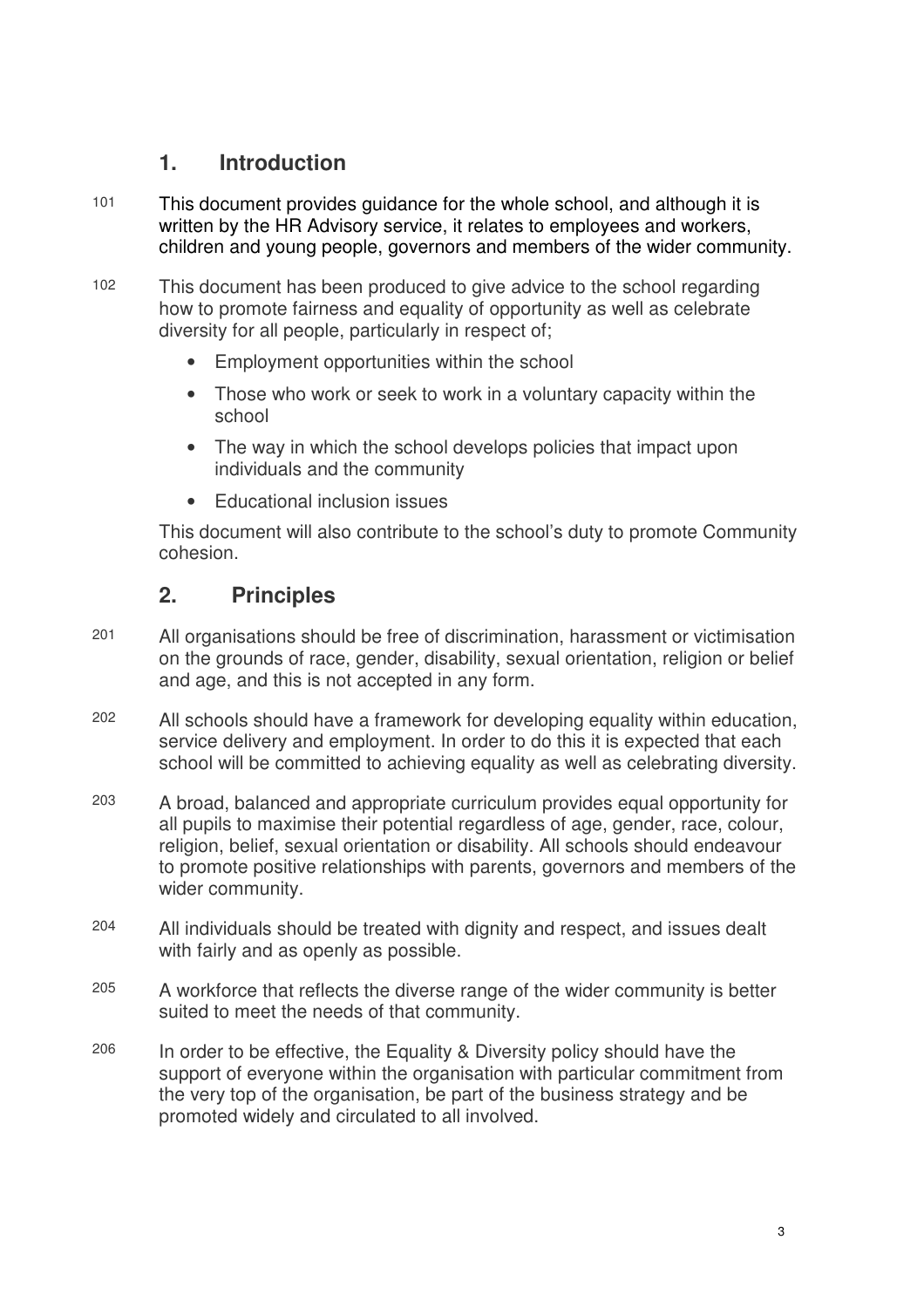## **3. Definitions**

## 3.1 Equality

- 301 It is understood that Equality has taken place when there is a fair society in which everyone can participate and is given the opportunity to achieve. Equality is also about eliminating discrimination and promoting fair and equal treatment for all. This means that employment opportunities and educational inclusion should be free from irrelevant barriers and accessible to all. Equality is about;
	- Widening life chances, not restricting them
	- Fostering talents, not suppressing them
	- Ensuring no child is disadvantaged or discriminated against
	- Creating a better and more efficient working environment

## 3.2 Diversity

302 It is understood that Diversity is about recognising and valuing differences between individuals, groups and communities to create a positive and inclusive culture for the benefit of the school. Diversity is also about promoting good relations between staff and the community to attract and retain talented individuals to reflect the social and ethnic mix of the local community. This will allow the school to deliver education and services that meet the needs of the local people.

## **4. Aims and Objectives**

- 401 The school should seek to ensure compliance with relevant legislation. It is believed that when individuals are treated fairly; motivation increases, teaching and learning performance improves and a healthy and positive working environment can be maintained.
- 402 The school should aim to ensure that no one receives less favourable treatment for reasons relating to: -
	- Race, colour, nationality or ethnic origin
	- Gender and transgender identity
	- Disability
	- Health
	- Sexual Orientation
	- Religion and Belief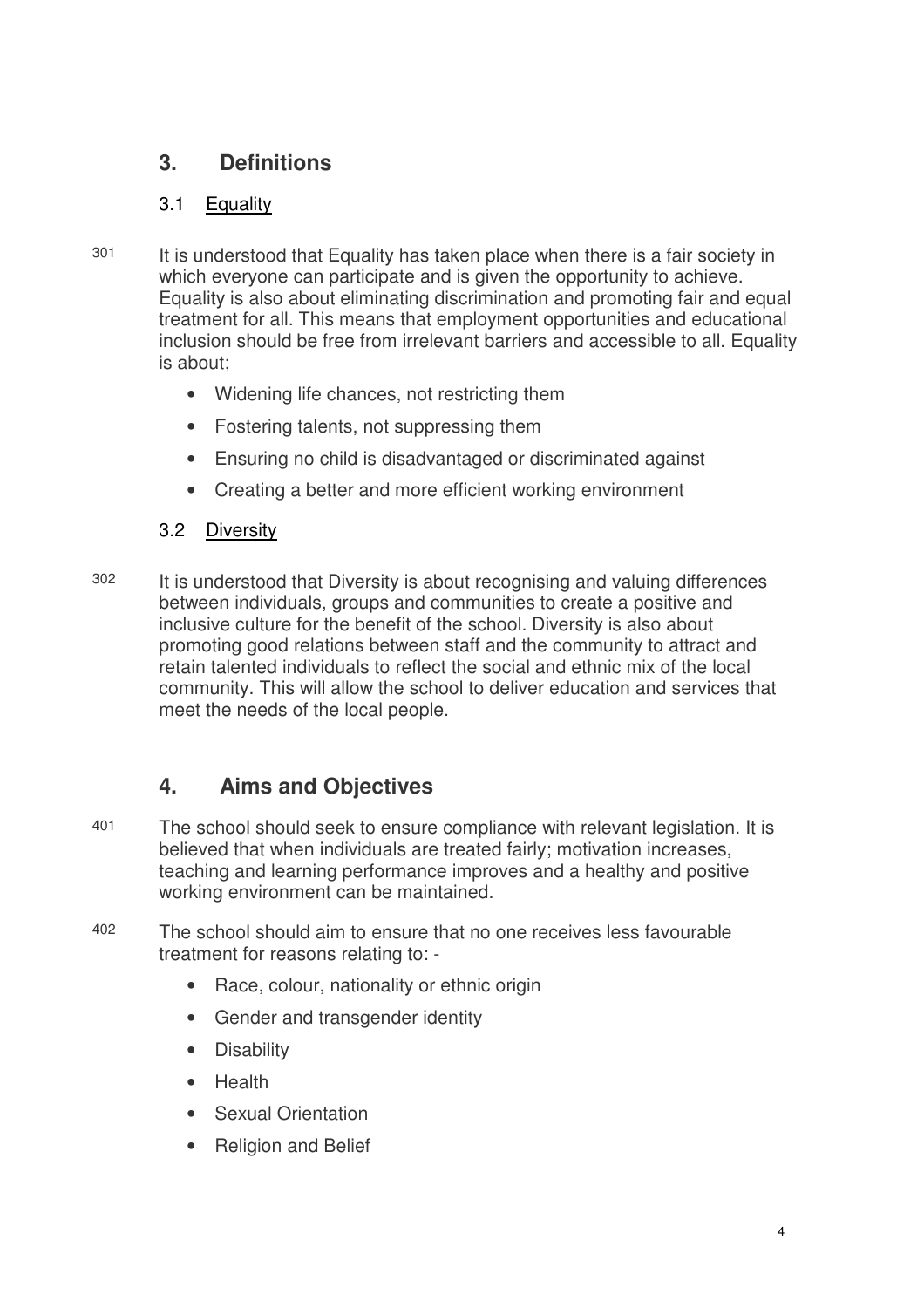- Age
- Marital status, civil partnership status, family circumstances or caring responsibilities.
- Income, employment status or housing circumstances
- Trade Union Activity or Political Belief
- Social Class

403 Everyone within the school should have a duty to;-

- Comply with and promote the Equality & Diversity Policy
- Be aware of our behaviour and its impact on others
- Report suspected discriminatory actions
- Report suspicions of harassment taking place
- Maximise the development of each child and young person and ensure access to all aspects of the curriculum
- To operate an equal opportunities policy in relation to the recruitment, selection and promotion of staff
- To enable staff to have equal access to personal and professional development courses.
- Ensure that individuals who have made a complaint or have been involved in a complaint of harassment or discrimination are not victimised against.
- Seek guidance on matters of equality and best practice when unsure of the appropriate course of action.
- $_{404}$  The school should ensure this is done by: -
	- Not discriminating against any individual member of staff or pupil on the grounds of their gender, disability, race, sexual orientation, religion, belief, or age
	- Ensuring that all pupils have equal access to the full range of educational opportunities provided by the school and that the taught curriculum reinforces the principle of equality
	- Removing any forms of indirect discrimination which may form barriers to learning
	- Ensuring that all recruitment, selection, promotion, training and development systems are fair and accessible to all
	- Challenging stereotyping and prejudice whenever it occurs.
	- Celebrating the cultural diversity of our community and show respect for all minority groups
	- Respecting individual differences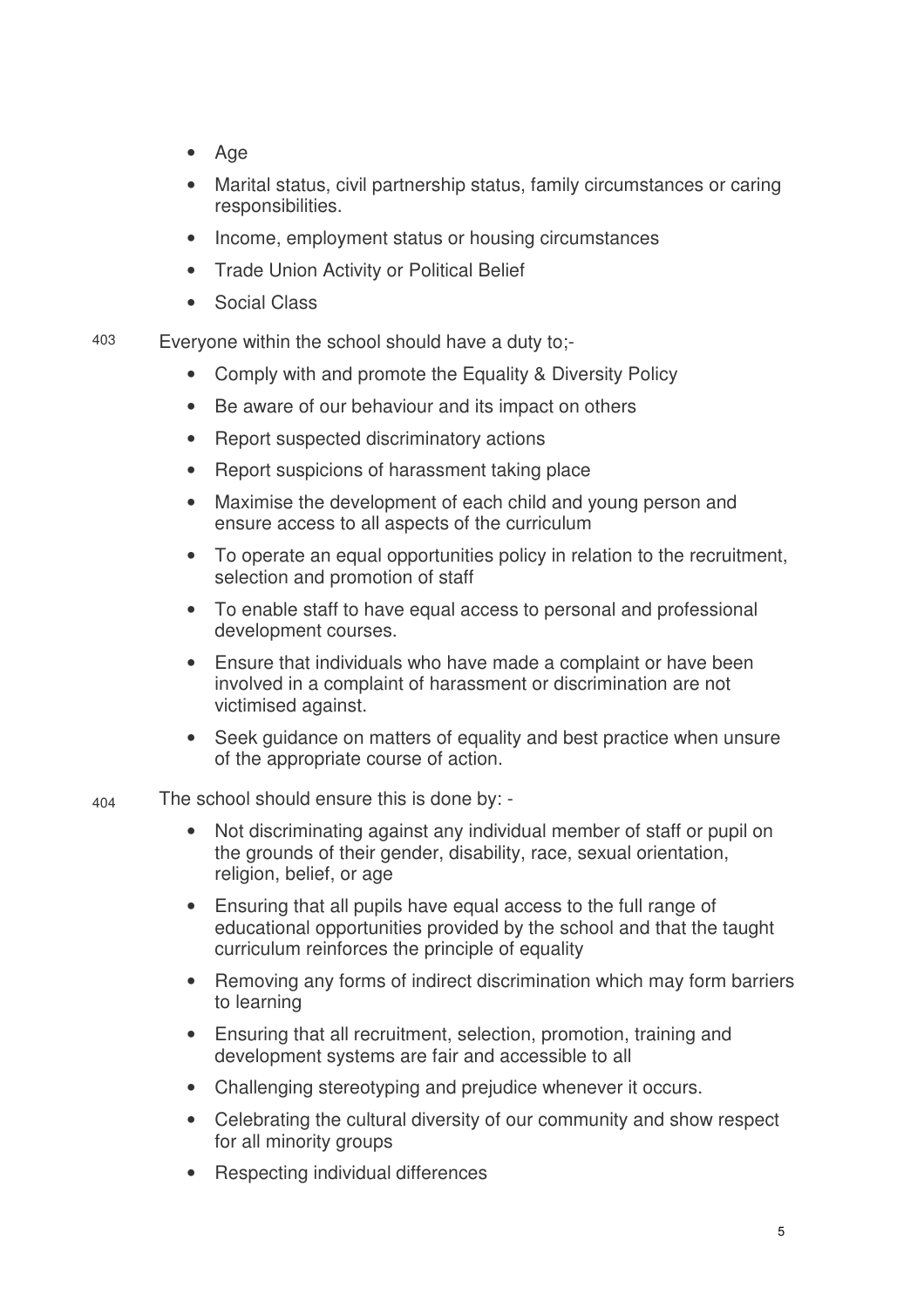- Recognising and valuing the contribution of all staff and pupils
- Providing positive educational experiences and support for all pupils in an attempt to promote positive social attitudes
- Acknowledging that every member of our school community is entitled to a learning environment that promotes dignity and respect for all.
- Not accept any forms of intimidation, bullying, harassment or victimisation.
- Providing positive action measures where appropriate and permissible by legislation
- Providing appropriate in-service training for all staff to ensure they are aware of their role and responsibility in relation to the equalities agenda.

## **5. Legislation**

#### 5.1 Legal Framework

- $501$  The school should take into account and incorporate the following legal framework when creating an Equality & Diversity policy;
	- The Race Relations Act 1976 (as amended in 2000)
	- The Disability Discrimination Act 1995 (as amended in 2005)
	- The Sex Discrimination Act 1975 (as amended by the Equality Act 2006)
	- The Equality Act 2006
	- The Human Rights Act 1998
	- The Protection from Harassment Act 1997
	- The Employment Equality (Age) Regulations 2006
	- The Employment Equality (Religion or Belief) Regulations 2003
	- The Employment Equality (Sexual Orientation) Regulations 2003
	- The Rehabilitation of Offenders Act 1974
	- The Equal Pay Act 1970
	- The Part Time Workers Regulations 2000

#### 5.2 Discrimination

502 The school should recognise that discrimination occurs when someone is treated unfairly or less favourably than another person. There are four ways in which discrimination can occur;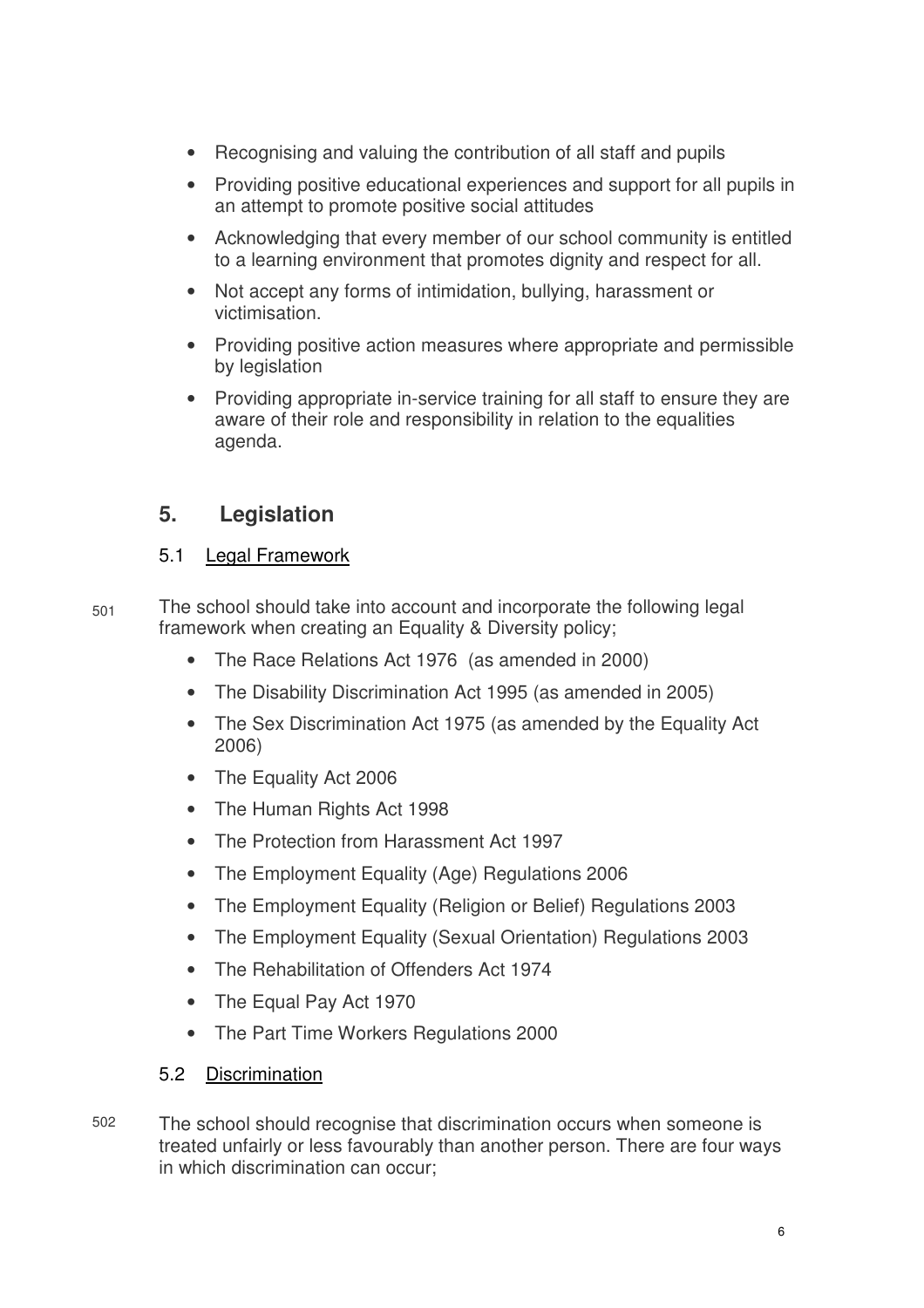- 1. Direct Discrimination When someone is treated less favourably than someone else because of their race, gender, disability, religion, belief, sexual orientation, marital status, pregnancy, maternity or trade union activity.
- 2. Indirect Discrimination When a provision, criterion or practice (PCP), which when applied to all, puts those having a particular protected characteristic at a particular disadvantage, and that PCP is not a proportionate means of achieving a legitimate aim.
- 3. Victimisation This has a very specific meaning in discrimination law. It does not just mean singling some-one out. Victimisation makes it unlawful for one person to treat another less favourably than they would treat other people because that person has raised a complaint under discrimination legislation, or given evidence, or been involved in proceedings resulting from a complaint under discrimination legislation.
- 4. Harassment Conduct which violates a person's dignity and creates an intimidating, hostile, degrading, humiliating or offensive environment and may be intentional or unintentional. Harassment may occur as a result of persistent treatment or an isolated incident. Harassment can be related to a person's age, race, sex, disability, religion or sexual orientation.

The School should also recognise that unlawful discrimination can occur before, during or after the employment relationship. The school should not tolerate any form of discrimination or harassment from employees, students or the public and should work to improve attitudes and actions.

## **6. Specific Roles in Relation to the Promotion of Equality**

#### 6.1 The Role of The Governing Body

601 The Governing Body should have responsibility for:

- Adopting the Equality & Diversity policy
- Setting out its commitment to equal opportunities in its policy and continuing to do all it can to ensure that all members of the school community are treated fairly and with equality.
- Ensuring that no one is discriminated against when applying for jobs at its school on account of their sex, race, sexual orientation, religion and belief and age.
- Taking all reasonable steps to ensure that the school environment gives access to disabled people.
- Reviewing the arrangements for disabled pupils on an annual basis
- Welcoming all applications to join the school, whatever background or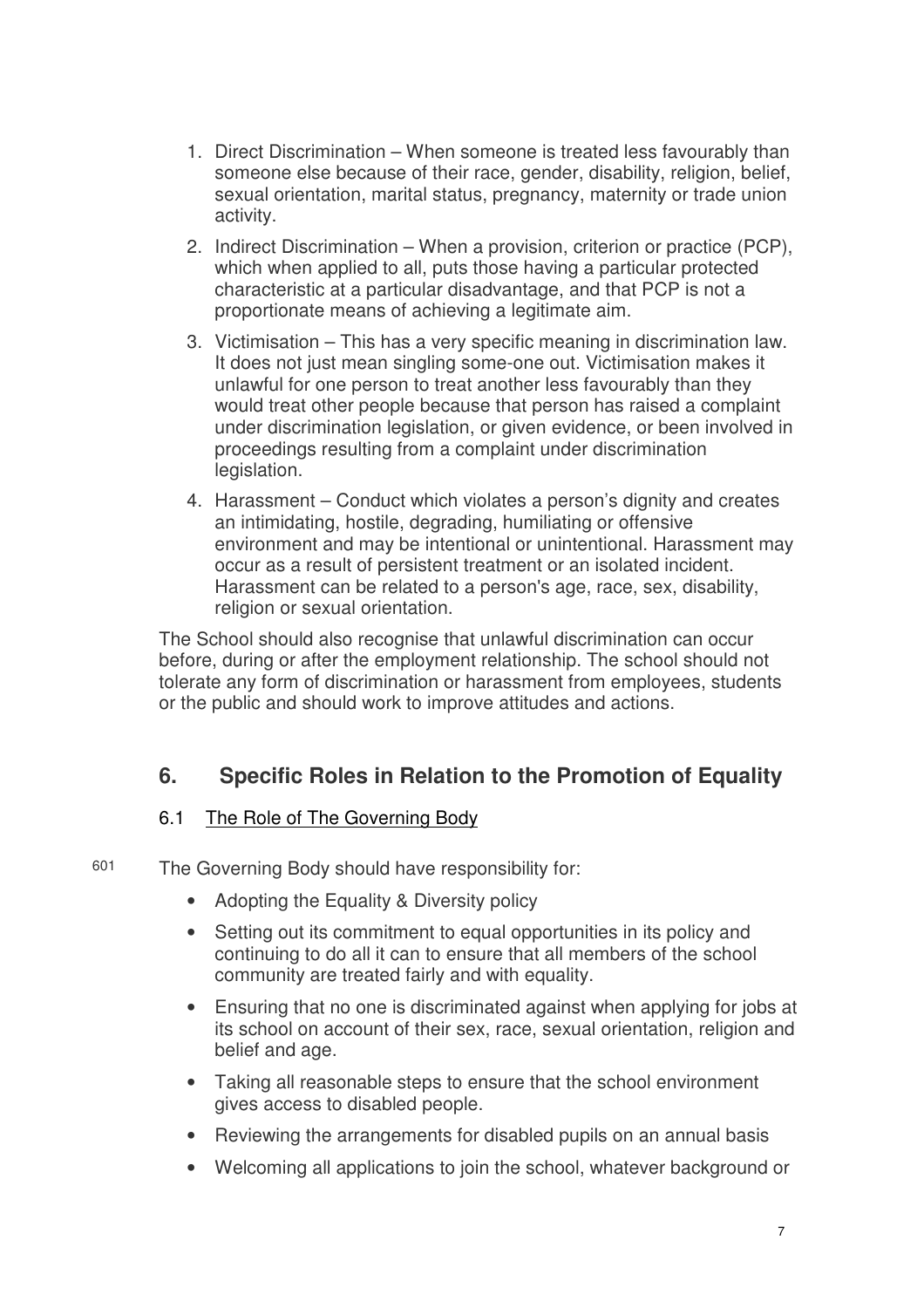disability a child may have, and make every effort to make reasonable adjustments to the premises, facilities, school services and curriculum in order to enable disabled pupils and staff to have access to the school's services and curriculum

- Ensuring that no child is discriminated against whilst in its school, on account of their age, gender, race, sexual orientation, religion or belief. For example, all children should have access to the full range of the curriculum and regulations regarding school uniform will be applied reasonably and equally to boys and girls. When the school uniform affects a child's religion, then the School will deal with each case sensitively and with respect for the child's cultural traditions.
- Ensuring that the school's policies, procedures and strategies are carried out and monitored with appropriate Equality Impact Assessments (EIA's).
- Being involved in dealing with serious breaches of the Equality & Diversity policy in sub-committees, with awareness of the need for potential appeal.

#### 6.2 The Role of the Head Teacher

602 The Head Teacher should have responsibility for:

- Implementing the school's Equality & Diversity policy within school
- Providing appropriate training for staff in equal opportunities and diversity and its implications for teaching and learning
- Ensuring that all staff are aware of this policy and that the guidelines are applied fairly in all situations
- Ensuring that all staff receive a copy of this policy as part of their induction procedure
- Ensuring that all appointment panels give due regard to this policy in order that no-one is discriminated against when it comes to employment, pay, performance management, promotion and training matters
- Promoting the principles of Equal Opportunity and Diversity when developing the curriculum as well as promoting respect for other people in all aspects of the school's work, for example through assemblies, displays and the PSHE and RE Curriculum
- Ensuring that due regard is given to the principles of Equality & Diversity with respect to all school policies
- Encouraging staff to intervene in a positive way against any occurrence of discrimination
- Treating all reports of incidents of unfair treatment, discrimination, harassment and victimisation with due seriousness.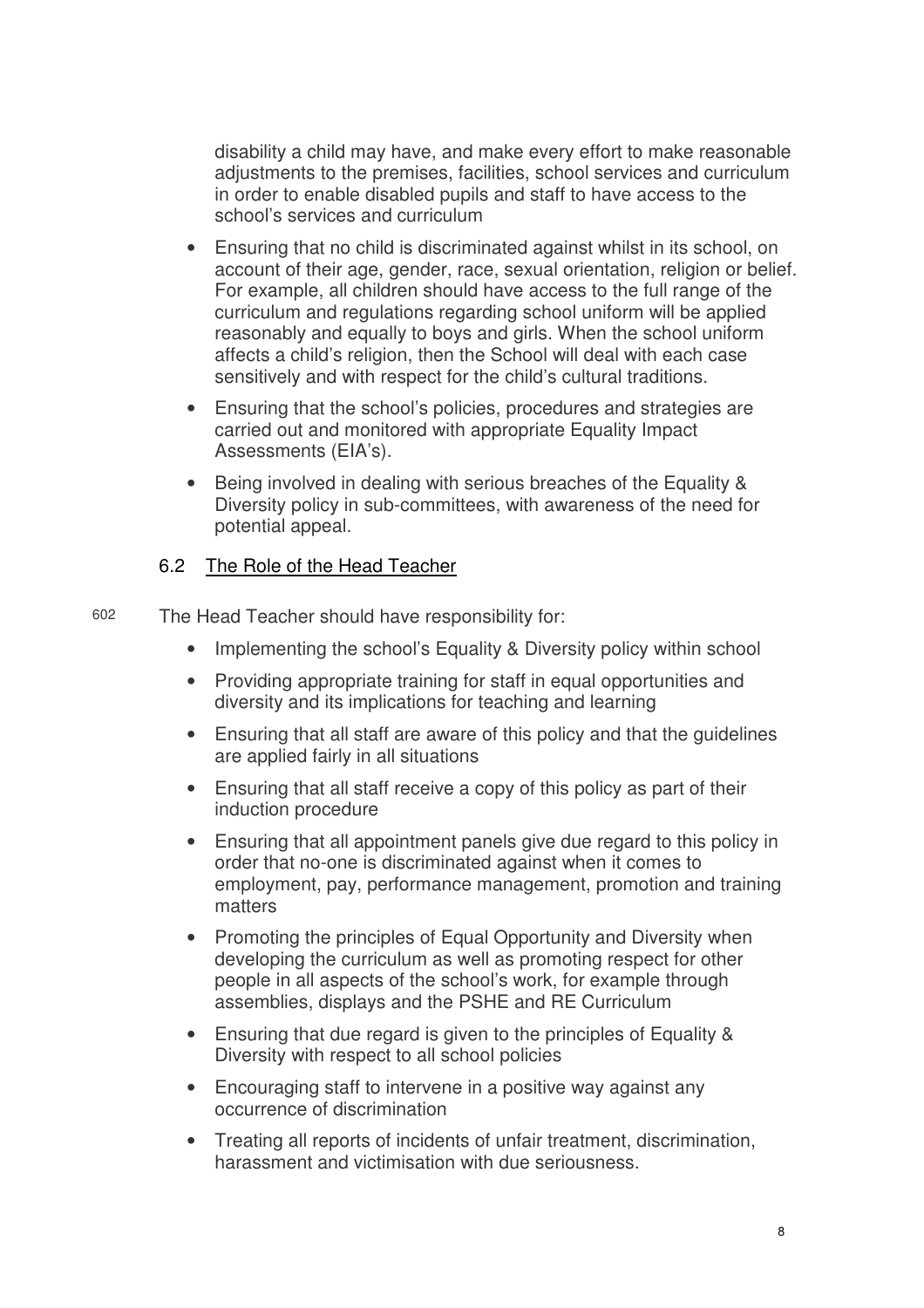• Making the Governing Body aware of any serious incidents remembering that there might be a need for an appeal committee.

### 6.3 The Role of Staff

603 All individuals should have responsibility for:

- Adhering to the School's Equality & Diversity policy
- Ensuring that all staff, adults and pupils are treated fairly, equally and with dignity and respect
- Not discriminating against any member of staff, adult or pupil
- Taking care when selecting classroom materials, paying due regard to the sensitivities of all members of the class and not using resources that are discriminatory in any way. Staff should strive to provide material that gives positive images of ethnic minorities and that challenges stereotypical images of minority groups
- Taking care when designing schemes of work, paying due regard to the use of policy to guide the choice of topic to study, and in how to approach sensitive issues
- Challenging any incidents of prejudice and reporting to the Head Teacher

## 6.4 The Role of the Local Authority

- 604 The Local Authority, via the HR Advisory service, will have responsibility for;
	- Providing advice, guidance and support to the School, the Head Teacher and its Governing Body
	- Supporting the School in the implementation and review of its Equality & Diversity Policy
	- Supporting the School in developing its Equality Action plan
	- Assisting with the training of School staff regarding Equality & **Diversity**

## **7. Recruitment, Retention and Progression**

701 The school should be committed to recruiting, retaining and progressing a diverse workforce by:

- Attracting applicants from all sections of the community
- Advertising in a variety of publications, working with Job Centre Plus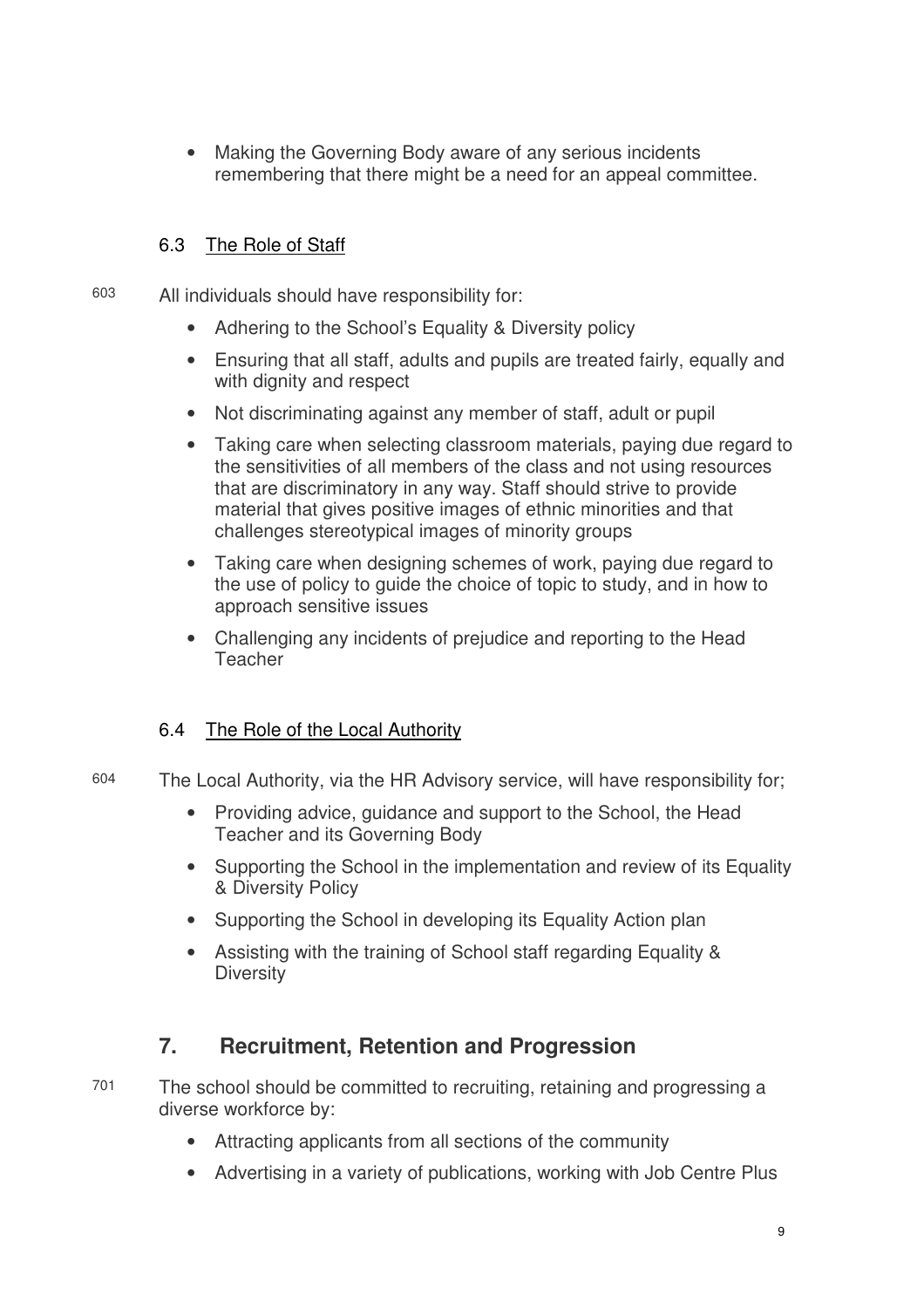and other agencies to attract under-represented groups

- Producing job descriptions and person specifications which are clearly related to duties
- Using and accepting different formats such as large print, tape, disk or email for the recruitment process
- Collating all medical forms separately to ensure the information is not used in the selection process
- Making adjustments within the recruitment/assessment process where reasonable to accommodate specific needs.
- Using appropriately trained staff to conduct interviews
- Valuing life skills as part of the recruitment process. Competence gained through these experiences will be balanced against those gained through the normal route
- Supporting all staff to achieve their potential through the Performance Management process
- Pursuing reasonable adjustments to enable staff who are disabled or have a medical condition to continue in employment
- Ensuring equal pay for equal value through job evaluation
- Training and informing staff of issues and expected behaviours
- Dealing effectively with incidents of discrimination or harassment

The School should understand that a workforce that broadly reflects the community it serves has a greater understanding and ability to respond to pupils' and parents' needs.

## **8. Monitoring and Review**

801 The School should recognise that equality and diversity action and progress needs to be monitored and analysed. In order to do this the school should:

- Assess the impact of its policies, practices and procedures and where necessary set new targets
- Review the schools Equality and Diversity Policy in line with current legislation and any other improvements identified
- Monitor the recruitment and selection process, to ensure that no individual applying for a post at the school is discriminated against
- Monitor the school behaviour and exclusions policy, to ensure that pupils from minority groups are not disadvantaged as a result of the application of these procedures.
- Monitor the use of services to ensure that each and every section of the wider community has equal and fair access to services provided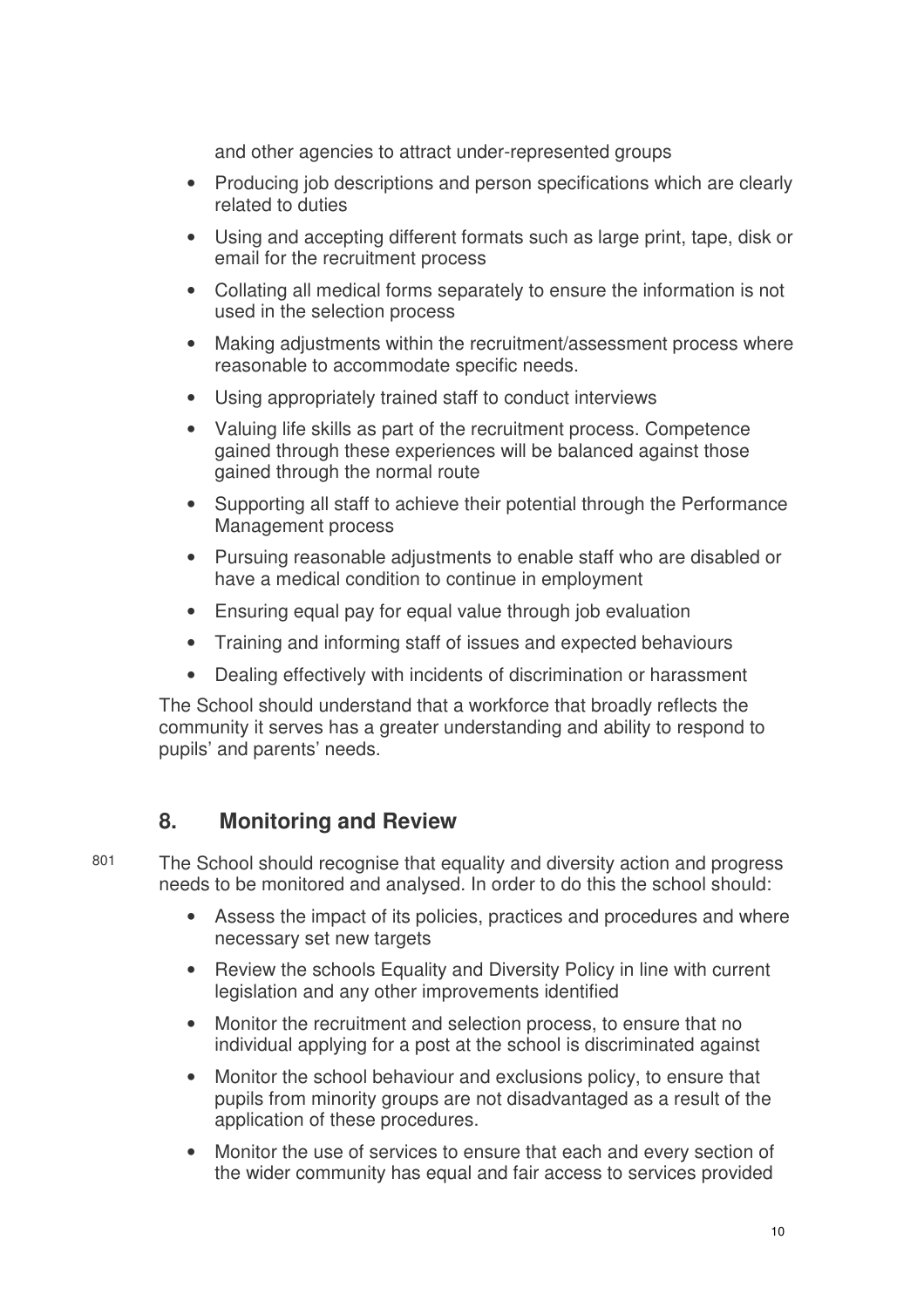- Monitor the non-use of services and take action if barriers to access exist. The school should do this through the use of pupil data, parent staff and governor questionnaires and other similar systems.
- Undertake workforce profiling, including the monitoring of school workforce and pupil demographics. Where this indicates under representation of particular groups, advice should be sought from the School Link HR Advisor and action taken where possible to improve the imbalance using the provision for positive action that exists within equality legislation.
- Recognise that the needs of all children and young people, their parents and staff working within the school are the key to successful policy, procedure and practice. At all times the school will seek to ensure true representation of the community by ensuring information is available in alternative formats and languages and that meetings are held in accessible buildings and at suitable times.

## **9. Equality Planning**

901 The school needs to develop an Equality Action Plan<sup>1</sup> to meet its objectives of fair treatment and equal representation within the workplace and in terms of education and service delivery. The school should integrate the actions arising from The Equality Action Plan into the school planning process so that work is mainstreamed and recognised as an essential element of delivering quality education, services and fair treatment. Development work will be undertaken to include equality actions into the school performance management system, allowing members of staff the opportunity to directly impact upon improvement in Equality and Diversity.

## **10. Occupational Health, Safety and Welfare**

- 1001 The School has a responsibility to provide a safe working environment for all employees. It is recommended that schools publish and promote policies that support staff wellbeing. Example of policies which are designed to support staff include:
	- Bullying and Harassment guidance
	- Capability Procedure
	- Redundancy Policy & Procedure
	- Leave of Absence Policy
	- Sickness Absence Policy
	- Cover Policy

 $\overline{a}$ 1 Further guidance will be issued in 2010 regarding the Single Equality Scheme and Equality Action plan in line with further duties imposed upon Public bodies and education providers as a result of the Equality Bill.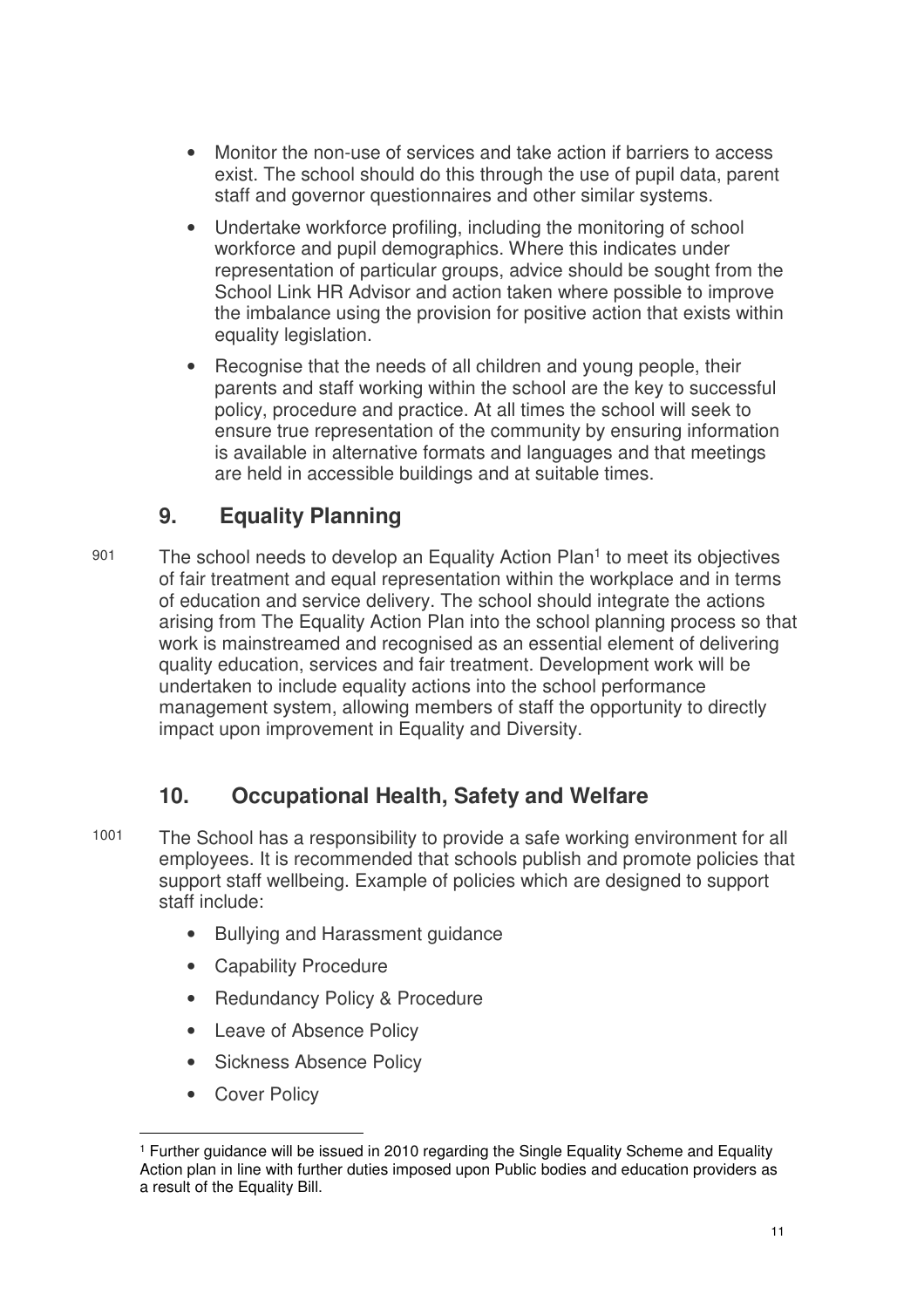- Health and Safety Policy
- Grievance Procedure
- Group Dispute Policy & Procedure
- Dismissal Procedure
- Whistleblowing Policy
- Criminal Records Bureau (CRB) Policy & Procedure (Incorporating Guidance on ISA Regulations)

## **11. Complaints**

1101 The School should encourage all stakeholders to make suggestions to improve its education provision and services. Where dissatisfaction exists service users should be encouraged to raise their complaint though the School's Complaints Procedure. This will allow any trends and equality/diversity issues to be identified.

## **12. Equality Duties**

#### 12.1 Gender

#### 12.1.1 Gender Equality Duty

- 1201 The Gender Equality duty, in line with the Sex Discrimination Act 1975, is a legal requirement for public bodies and education providers to have due regard to the general duty to:
	- Eliminate unlawful sex discrimination
	- Eliminate harassment on the grounds of sex
	- Promote equality of opportunity between women and men
	- Eliminate discrimination and harassment towards current and potential transgender staff and service users. (see section 12.1.2 Gender Identity)

The School should publish and promote any relevant policies, action plans/equality scheme's in order to demonstrate its adherence to the Gender Equality duty.<sup>2</sup>

#### 12.1.2 Gender Identity

1202 The Gender Recognition Act 2004 provides transsexual people with the

 $\overline{a}$  $2$  Guidance regarding the implementation of a Gender Equality Scheme was issued by the HR Advisory Service in April 2007. (Model Gender Equality Policy)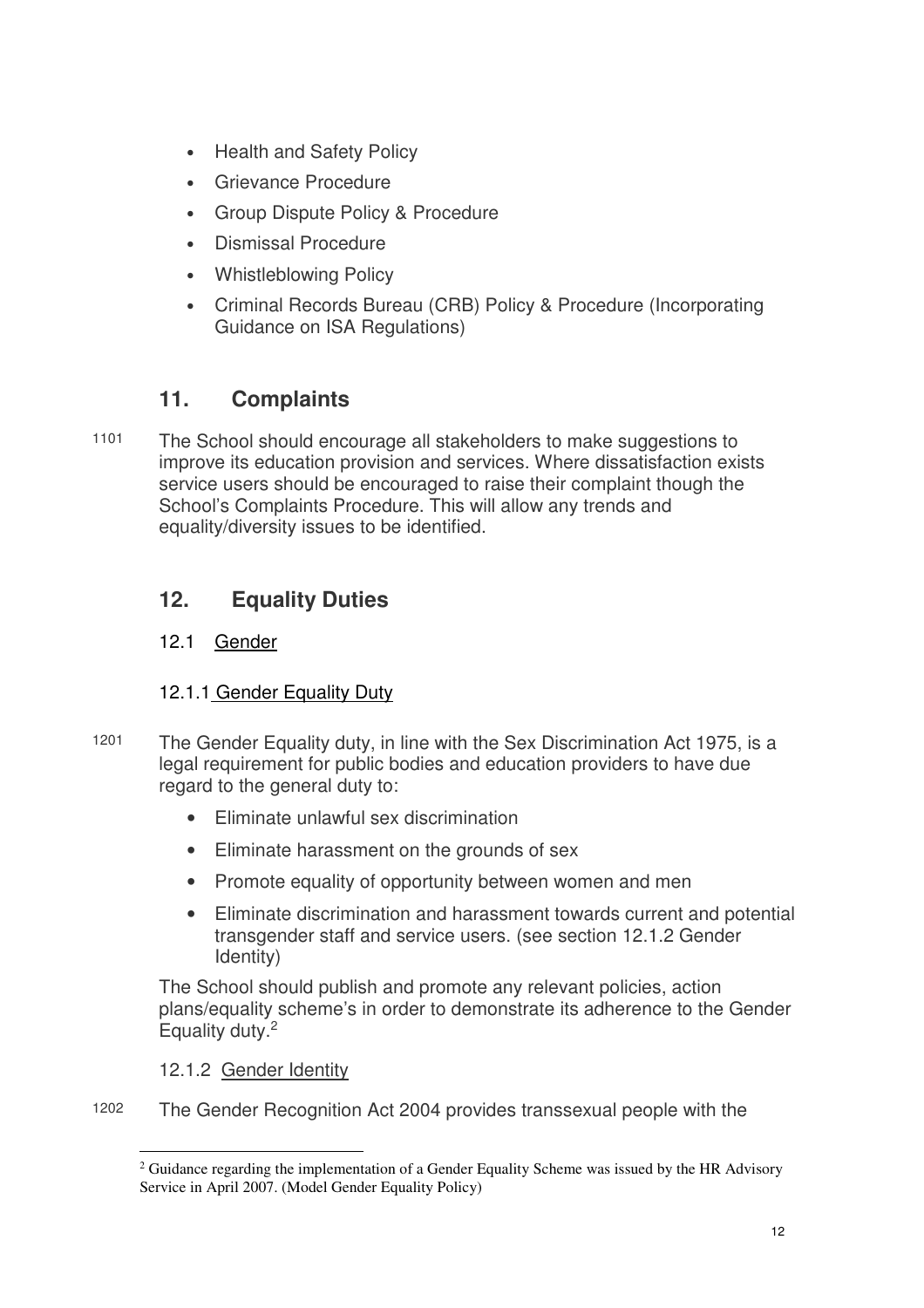opportunity to obtain legal recognition in their acquired gender. For example, a male-to-female (M2F) transsexual will be legally recognised as a woman in English Law.

- 1203 The term transsexual is usually used to describe a person who intends to undergo, is undergoing or has undergone gender reassignment (which may or may not involve hormone therapy or surgery). This group of people is currently offered legal protection by UK law sex discrimination law, and so is covered by the provisions of the gender equality duty
- 1204 Transsexual men and women are expressly included in the Sex Discrimination Act 1975 (as amended by the Sex Discrimination (Gender Reassignment) Regulations 1999) where they suffer discrimination because they have undergone, or are about to undergo gender reassignment.
- 1205 Gender reassignment is defined for the purposes of the Sex Discrimination Act as a 'process which is taken under medical supervision for the purpose of reassigning a person's sex by changing physiological or other characteristics of sex, and includes any part of such a process'. The provisions cover employment-related and some vocational training matters.
- 1206 The School should recognise that prejudiced attitudes and actions that result in discrimination, harassment and violence towards transsexual, transgender, gender dysphoria, cross dressing and transvestite people still exist.
- 1207 The school should be conscious of the commonly held misconceptions relating to the Transgender community, and ensure that all individuals are treated with the same level of dignity and respect.

#### 12.1.3 Equal Pay

1208 Men and women should have equality of opportunity within employment and therefore receive equal pay for the same work or work of equal value. The Local Authority has a job evaluation scheme for support staff that will grade jobs by assessing the skills and experience required to undertake the duties satisfactorily. The system will then correctly place the job within the structure and apply an appropriate pay and grading system.

#### 12.2 Race Equality Duty

- 1209 The Racial Equality duty, in line with the Race Relations Act 1976 (as amended by the Race Relations (Amendment) Act 2000), is a legal requirement for public bodies and education providers to have due regard to the general duty to:
	- Eliminate unlawful racial discrimination
	- Promote equality of opportunity
	- Promote good relations between people of different racial groups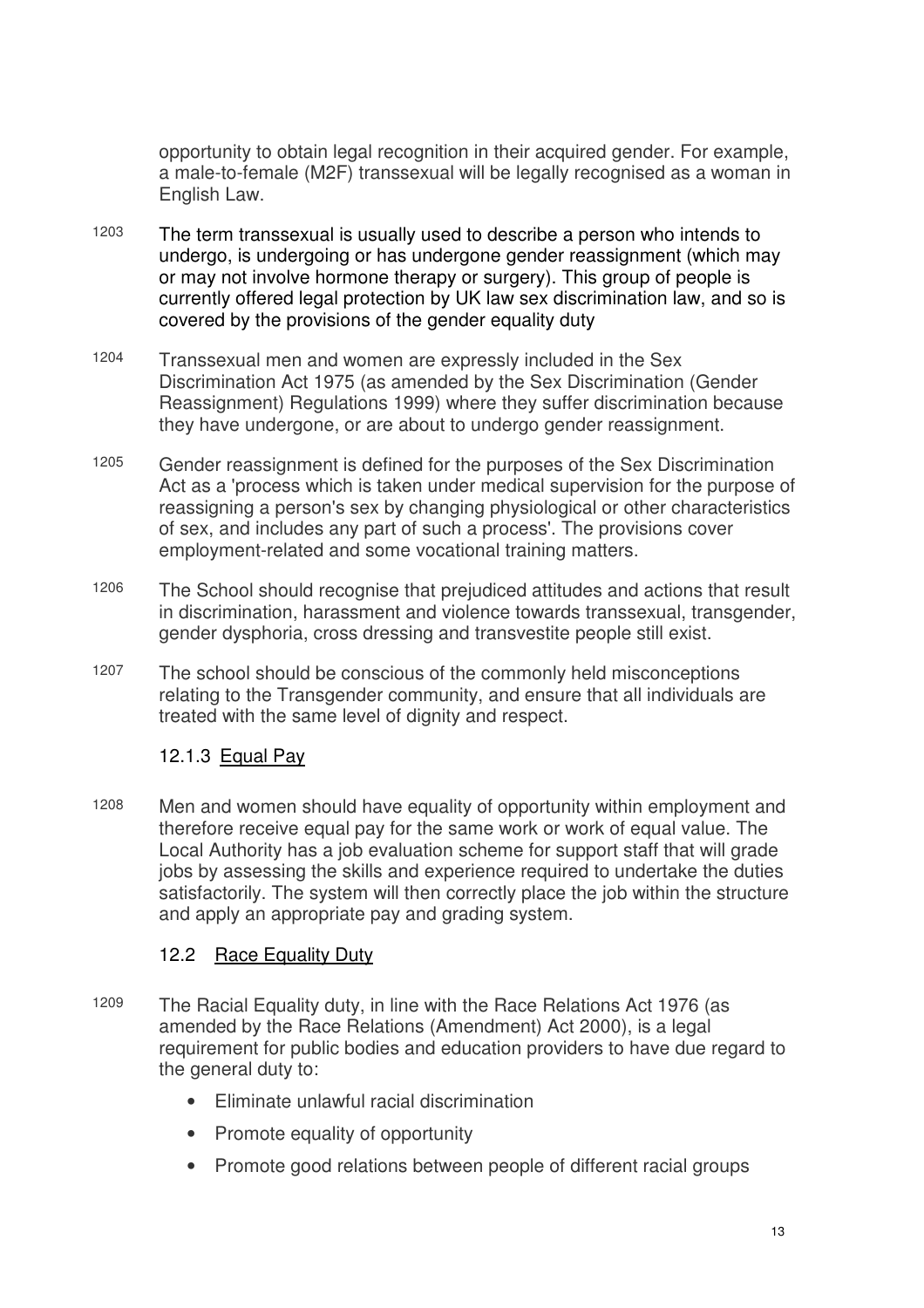The School should publish and promote any relevant policies, action plans/equality scheme's in order to demonstrate its adherence to the Race Equality duty.<sup>3</sup>

- 1210 The School should be aware of the racism and the stereotypical attitudes that many minority ethnic people face. The School should be committed to challenging racism and ensuring equal access to education, services and employment regardless of race or ethnic origin.
- 1211 The school should also encourage community engagement activities and develop open communication in an attempt to improve understanding of cultural differences and be more able to meet the needs of black and ethnic minority communities.
- 1212 The school should make staff, children, parents and governors aware of any relevant procedures explaining how racial harassment or discrimination will be dealt with.
- 1213 The School should also be committed to eliminating institutional racism as defined in Sir William Macpherson's report of 1999 into the investigation into the death of Stephen Lawrence. He defined institutional racism as 'The collective failure of an organisation to provide an appropriate and professional service to people because of their colour, culture or ethnic origin. It can be seen or detected in processes, attitudes and behaviour which amount to discrimination through unwitting prejudice, ignorance, thoughtlessness and racist stereotyping which disadvantage minority ethnic people.'

#### 12.3 Disability Equality Duty

- 1214 The Disability Equality duty, in line with the Disability Discrimination Act 1995 (as amended in 2005), is a legal requirement for public bodies and education providers to have due regard to the general duty to:
	- Promote equality of opportunity for disabled people
	- Eliminate unlawful discrimination
	- Eliminate disability-related harassment
	- Promote positive attitudes towards disabled people
	- Encourage participation by disabled people in public life
	- Take steps to meet disabled peoples needs, even if this requires more favourable treatment

The School should publish and promote any relevant policies, action plans/equality scheme's in order to demonstrate its adherence to the Disability Equality duty.<sup>4</sup>

 $\overline{a}$ <sup>3</sup> Guidance regarding the implementation of a Race Equality Scheme was issued by Governor Services in May 2002. (Racial Equality Matters – A Framework for Schools)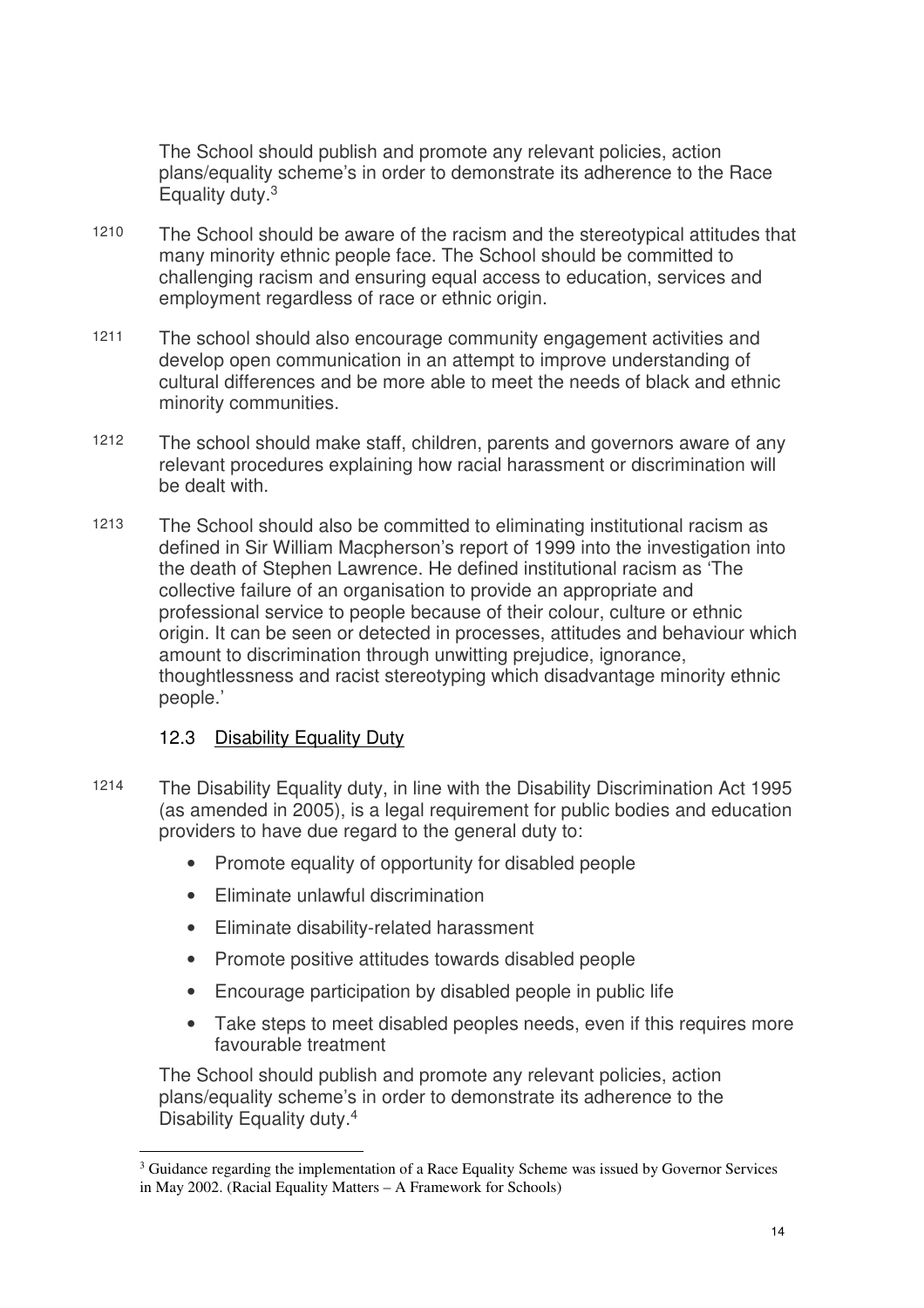- 1215 The School should strive to eliminate discrimination and harassment against disabled people and make sure that they have equal access to education, services and employment opportunities. The School should furthermore be committed to making reasonable adjustments to allow individuals an equal chance of accessing the education, services or employment opportunities that the school offers.
- 1216 The School should operate within the framework of the Disability Discrimination Act, but also recognises that some individuals are still currently unprotected by the legislation and may face disadvantage and/or segregation as a result of their inability to access education, services or employment opportunities. Therefore, the School should seek to support all employees with health conditions or resulting disabilities whether covered by the Act or not.

#### 12.4 Religion and Belief

- 1217 The Employment Equality (Religion or Belief) Regulations 2003 makes it unlawful to discriminate in employment and training on the grounds of religion or philosophical belief or lack of such.
- 1218 The community in which we live and work includes people of many different religions and beliefs as well as people who do not practice any religion or hold such beliefs. To ensure that we are working within legislation we will work with ACAS Guidelines.
- 1219 The Equality Bill is expected to bring additional legal duties on public bodies and education providers in respect of Religion and Belief. It is recommended that schools publish and promote any relevant policies, action plans/equality scheme's in order to demonstrate their commitment to Religion and Belief Equality in preparation of expected additional requirements in line with the Equality Bill.

#### 12.5 Sexual Orientation

- 1220 The Employment Equality (Sexual Orientation) Regulations 2003 make it unlawful to discriminate in employment and training on the grounds of sexual orientation. It covers people whether they are gay, lesbian, bisexual, heterosexual or transgender.
- 1221 The Gender Recognition Act 2004 provides transsexual people with the opportunity to obtain legal recognition in their acquired gender. For example, a male-to-female transsexual will be legally recognised as a woman in English Law.
- 1222 The School should recognise that prejudiced attitudes and actions that result

 $\overline{a}$ <sup>4</sup> Guidance regarding the implementation of a Disability Equality Scheme was issued by the HR Advisory Service. (Disability Equality Duty in the Workplace)